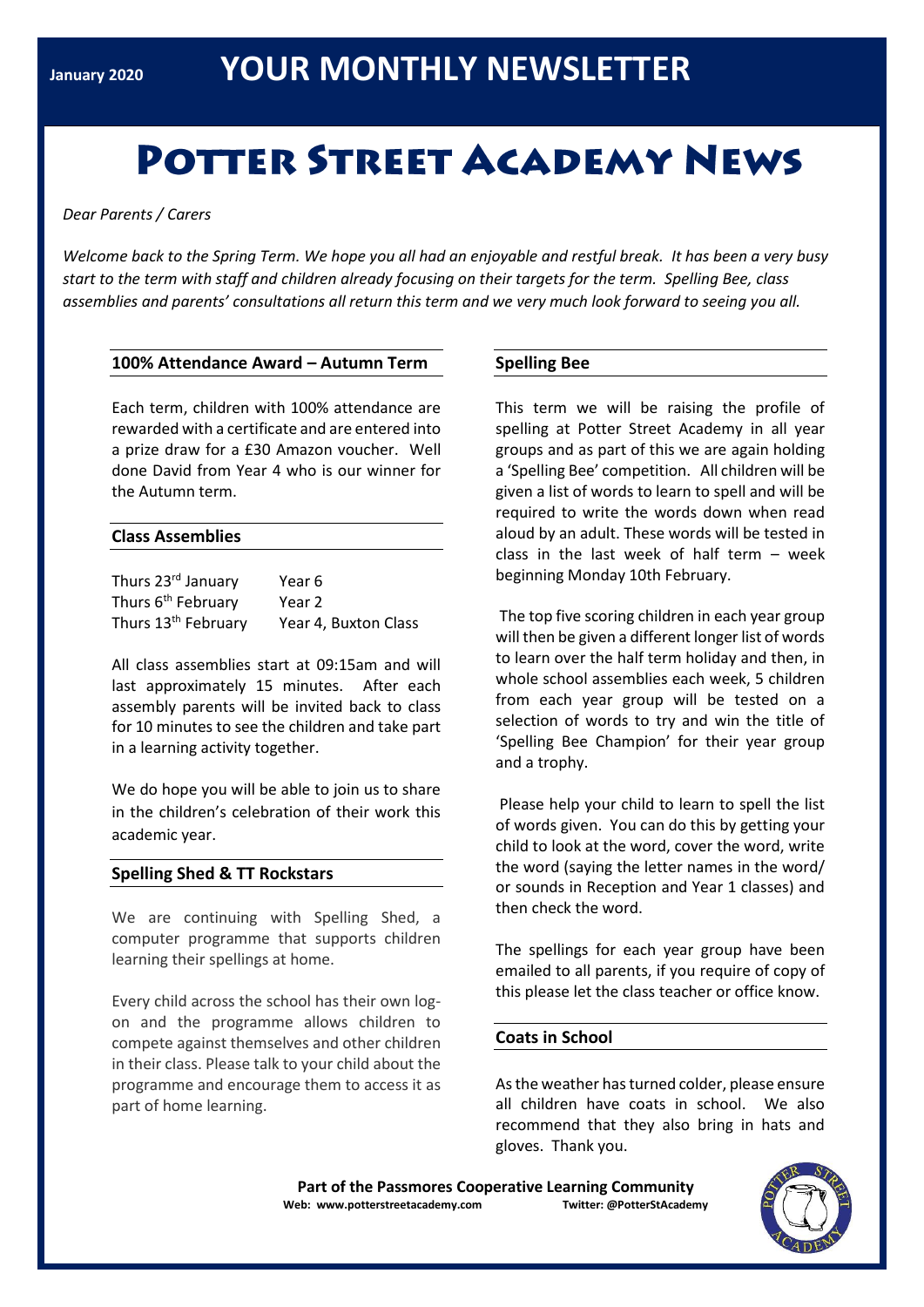#### **Clubs**

Clubs have now started and letters have been emailed to all parents, if you require a copy of this letter please ask at the school office. All the clubs run for 8 weeks, some of the clubs will be free whilst others will have a small charge of £3.00 per week, this will be paid via the Agora system in a one-off payment of £24.00. The clubs will start w/c 20/01/20 until w/c 16/03/20.

After school club with Mrs Porter will be running set sessions on certain days of the week. They are as follows:

Monday – Arts & Crafts Tuesday – Board Games Wednesday – ICT Thursday - Reading & Homework

If you are interested in your child attending one of the clubs, please let the school office know. Spaces are limited and will be allocated on a first come basis.

# **Is your child 4 years old before 31st August 2020?**

Applications are now closed. If you haven't applied for a place please contact Essex county council urgently or pop in and see the office who are happy to help.

#### **Evening of Mediumship**

We have organised another evening of mediumship with Becs – this will be held on Thursday 13<sup>th</sup> February 2020.

Come along and join the fantastic Becs for an evening of mediumship. Becs brings humour, laughter, emotion, tears and healing to the people that often need it most; don't miss out on this fantastic evening.

Tickets are now on sale at the school office, £12.00 per person (over 16's only).

Please come along and support this fundraising event, it will be a great evening and **all** the money raised is for the children at Potter Street Academy.

Last year money raised was used to buy new outside picnic tables for the school.

Thank you for your continued support.

#### **Having High Expectations**

I know all parents are supporting the school as we continue to raise our expectations of all our children. This includes having very high expectations of children's behaviour and learning in and around school. We expect all our children to wear the correct uniform, have correct PE kit in school, complete home learning and behave in a safe and respectful way in class, in corridors and on the playground. Children who choose not to do this will spend time with senior staff to discuss their choices at lunch and could spend time out of their class.

## **On Time for School**

A reminder that our school gates are open from 08:30am and children are welcomed inside the classroom from 08:40am each morning. All classroom doors are closed at **08:50am** for registration. If you are late, you must come round to the main entrance for registration. As a school, we are aware lateness can severely affect achievement. We monitor punctuality closely and have strategies in place to address lateness which includes regular 'late gates' overseen by our Education Welfare Manager.

#### **PE Kits**

Please can you ensure all children have their PE kits in school P.E. is an important part of the National Curriculum and, for hygiene reasons children should have a P.E. kit to change into. The children need a T-Shirt and shorts and a change of footwear i.e. plimsolls/CLEAN trainers. These should be in a named bag to be kept in school.

**Part of the Passmores Cooperative Learning Community Web: www.potterstreetacademy.com Twitter: @PotterStAcademy**

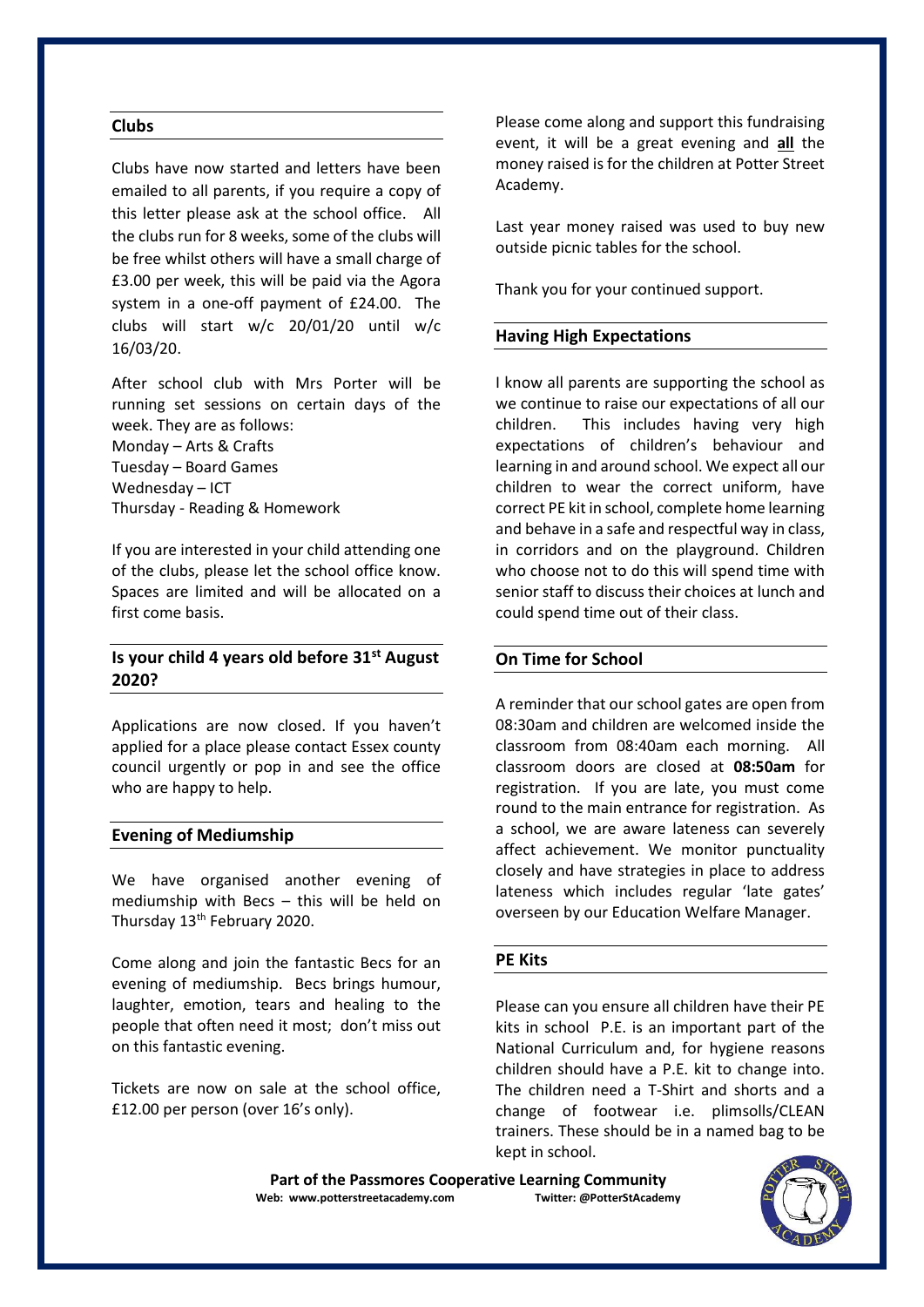We ask that as part of the PE kit for the winter months all children have a tracksuit with them.

PE kit should include socks for girls if they come to school wearing tights.

#### **Earrings - PE**

Children are not permitted to wear jewellery during P.E. or activities such as football, netball, etc. If children have earrings, we ask parents to ensure that their child can remove and insert these for themselves, as teachers are not permitted to do so also, we are no longer allowed to tape over earrings for P.E. lessons – **earrings must be removed**.

*Staff are not responsible for items of jewellery removed for P.E. or other activities.*

#### **Rugby Lessons**

Harlow Rugby Club will be coming into school, starting on Tuesday 21st January and every Tuesday thereafter (no matter what the weather), to run coaching sessions during the PE lessons for Tesla, Fossey and Hodgkin classes **only.**

Please ensure your child has their PE kit in school plus joggers, coat/jacket/raincoat, trainers or football boots, as long as they are dry and warm. They will get muddy at times, so will need to bring footwear and clothes that can get muddy.

## **Staff Training Days**

As previously advised, please make sure these non-pupil days are in your diary for the Spring and Summer terms:-

# **Friday 31 January Friday 13 March**

Dates for 2020/21 are now on our APP and website.

#### **House Points**

Children are busy earning house points by showing how well they keep the school values – responsibility, respectfulness, fairness, caring and trustworthiness.



# **Parents Consultations & One Plan Meetings**

Are on:

| $27th$ Jan | $1:30 - 4:00$ pm (One Plan |
|------------|----------------------------|
|            | Meetings)                  |
| $10th$ Feb | $1:30 - 4:00 \text{pm}$    |
| $11th$ Feb | $3:30 - 6:00$ pm           |

Further details will follow.

# **School Car Park**

The school car park is for staff and agreed visitors only. Please do not use this car park when dropping off / collecting your children, this should be observed after school hours as well.

Whilst we do understand that the increasing number of cars outside school at the beginning and end of the day is a common issue for the majority of schools, so we politely request that parents and visitors to the school park with thought and consideration for the children, other adults and the local community.

Part of the Passmores Cooperative Learning Community<br>eb: www.potterstreetacademy.com **Twitter: @PotterStAcademy Web: www.potterstreetacademy.com**